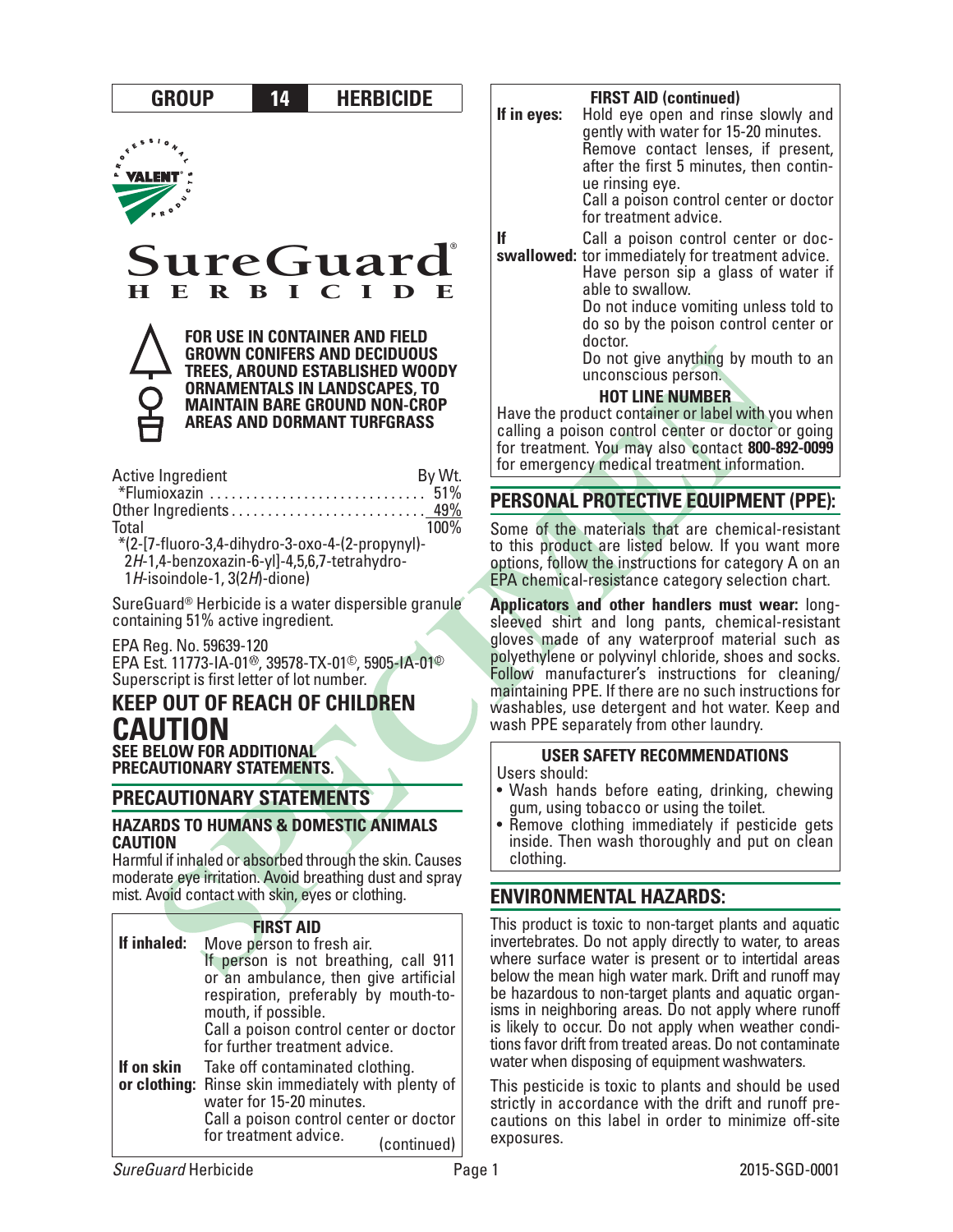Under some conditions this product may have a potential to run off to surface water or adjacent land. Where possible, use methods which reduce soil erosion, such as no till, limited till and con- tour plowing; these methods also reduce pesticide runoff. Use of vegetation filter strips along rivers, creeks, streams, wetlands or on the downhill side of fields where runoff could occur will minimize water runoff and is recommended.

# **DIRECTIONS FOR USE**

It is a violation of Federal law to use this product in a manner inconsistent with its labeling.

#### **READ ENTIRE LABEL. USE STRICTLY IN ACCOR-DANCE WITH PRECAUTIONARY STATEMENTS AND DIRECTIONS, AND WITH APPLICABLE STATE AND FEDERAL REGULATIONS.**

Do not apply this product in a way that will contact workers or other persons, either directly or through drift. Only protected handlers may be in the area during application. For any requirements specific to your State or Tribe, consult the agency responsible for pesticide regulation.

# **AGRICULTURAL USE REQUIREMENTS**

Use this product only in accordance with its labeling and with the Worker Protection Standard, 40 CFR part 170. This Standard contains requirements for the protection of agricultural workers on farms, forests, nurseries, and greenhouses, and handlers of agricultural pesticides. It contains requirements for training, decontamination, notification, and emergency assistance. It also contains specific statements on this label about personal protective equipment (PPE), and restricted-entry interval. The requirements in this box only apply to uses of this product that are covered by the Worker Protection Standard.

Do not enter or allow worker entry into treated areas during the restricted entry interval (REI) of 12 hours.

PPE required for early entry to treated areas that is permitted under the Worker Protection Standard and that involves contact with anything that has been treated, such as plants, soil, or water is: coveralls, chemical-resistant gloves made of waterproof material, shoes plus socks.

# **NON-AGRICULTURAL USE REQUIREMENTS**

The requirements in this box apply to uses of this product that are NOT within the scope of the Worker Protection Standards for agricultural pesticides (40 CFR Part 170). The WPS applies when this product is used to produce agricultural plants on farms, forest, nurseries, or greenhouses.

Keep all unprotected persons out of operating areas, or vicinity where there may be drift.

Do not enter or allow others to enter treated areas until sprays have dried.

#### **DISCLAIMER, RISKS OF USING THIS PRODUCT, LIMITED WARRANTY AND LIMITATION OF LIABILITY**

**IMPORTANT: Read the entire Label including this Disclaimer, Risks of Using this Product, Limited Warranty, and Limitation of Liability before using this product. If the terms are not acceptable THEN DO NOT USE THE PRODUCT; rather, return the unopened product within 15 days of purchase for a refund of the purchase price.**

# **RISKS OF USING THIS PRODUCT**

The Buyer and User (referred to collectively herein as "Buyer") of this product should be aware that there are inherent unintended risks associated with the use of this product which are impossible to eliminate. These risks include, but are not limited to, injury to plants and crops to which this product is applied, lack of control of the target pests or weeds, resistance of the target pest or weeds to this prod- uct, injury caused by drift, and injury to rotational crops caused by carryover in the soil. Such risks of crop injury, non-performance, resistance or other unintended consequences are unavoidable and may result because of such factors as weather, soil conditions, disease, moisture conditions, irrigation practices, condition of the crop at the time of application, presence of other materials either applied in the tank mix with this product or prior to application of this product, cultural practices or the manner of use or application, (or a combination of such factors) all of which are factors beyond the control of Valent. The Buyer should be aware that these inherent unintended risks may reduce the harvested yield of the crop in all or a portion of the treated acreage, or otherwise affect the crop such that additional care, treatment and expense are required to take the crop to harvest. If the Buyer chooses not to accept these risks, THEN THIS PRODUCT SHOULD NOT BE APPLIED. By applying this product Buyer acknowledges and accepts these inherent unintended risks AND TO THE FULLEST EXTENT ALLOWED BY LAW, AGREES THAT ALL SUCH RISKS ASSOCIATED WITH THE APPLICATION AND USE ARE ASSUMED BY THE BUYER. Valent shall not be responsible for losses or damages (including, but not limited to, loss of yield, (continued)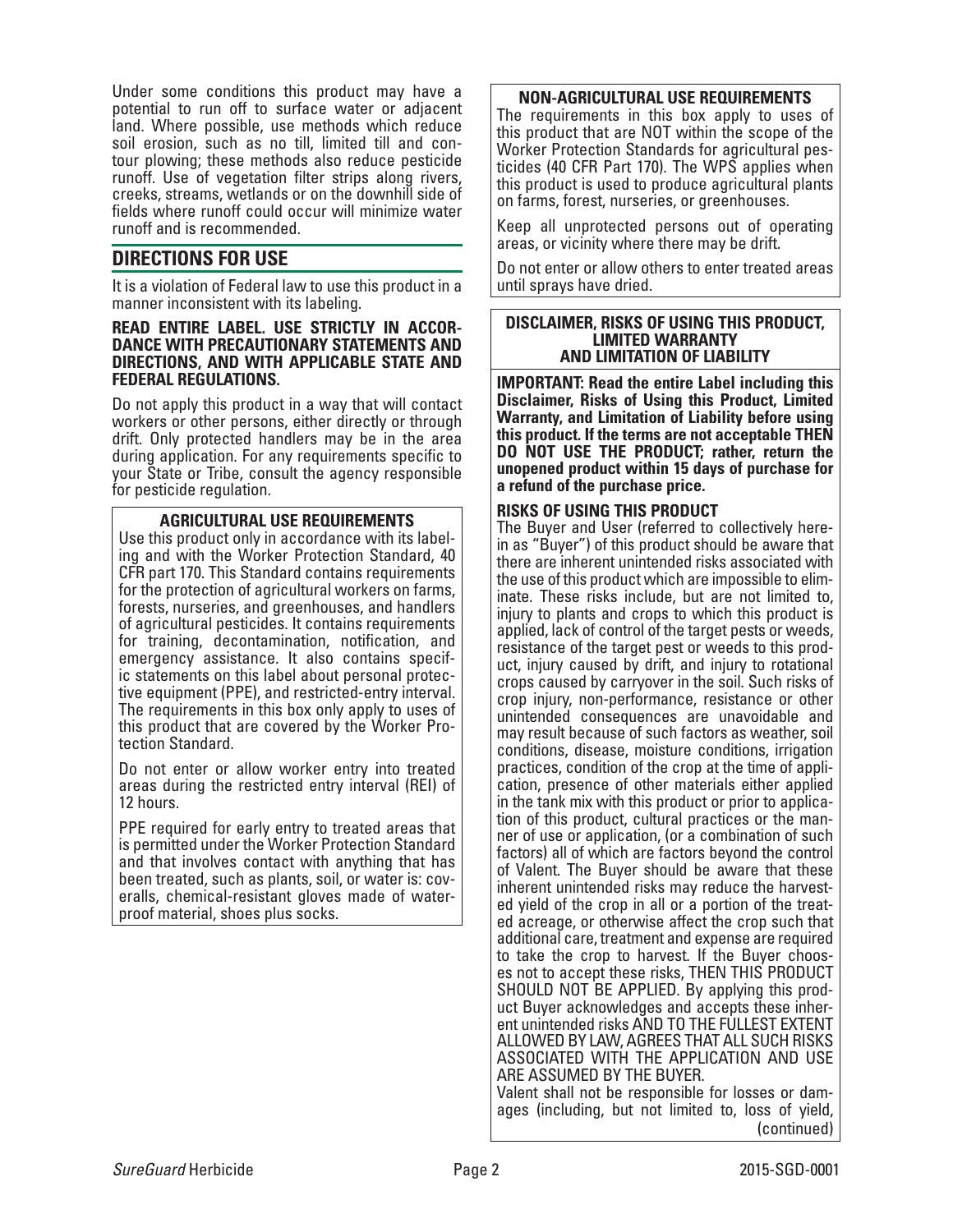#### (continued)

increased expenses of farming the crop or such incidental, consequential or special damages that may be claimed) resulting from use of this product in any manner not set forth on the label. Buyer assumes all risks associated with the use of this product in any manner or under conditions not specifically directed or approved on the label.

# **LIMITED WARRANTY**

Valent warrants only that this product conforms to the chemical description on the label and is reasonably fit for the purposes stated in the label, under average use conditions, when used strictly in accordance with the label **and subject to the Risks of Using This Product as described above. To the extent consistent with applicable law AND AS SET FORTH ABOVE, VALENT MAKES NO OTHER WARRANTIES, EITHER EXPRESSED OR IMPLIED**. No agent or representative of Valent or Seller is authorized to make or create any other express or implied warranty.

#### **LIMITATION OF LIABILITY**

**To the fullest extent allowed by law, Valent or Seller is not liable for any incidental, consequential, indirect or special damages resulting from the use or handling of this product. The limitation includes, but is not limited to, loss of yield on all or any portion of the treated acreage, increased care, treatment or other expenses required to take the crop to harvest, increased finance charges or altered finance ratings, emotional or mental distress and/or exemplary damages. TO THE FULLEST EXTENT ALLOWED BY LAW, THE EXCLU-SIVE REMEDY OF THE BUYER, AND THE EXCLU-SIVE MAXIMUM LIABILITY OF VALENT OR SELLER FOR ANY AND ALL CLAIMS, LOSSES, INJURIES OR DAMAGES (INCLUDING CLAIMS BASED ON BREACH OF WARRANTY, CONTRACT, NEGLI-GENCE, TORT, STRICT LIABILITY OR OTHERWISE) RESULTING FROM THE USE OR HANDLING OF THIS PRODUCT SHALL BE THE RETURN OF THE PURCHASE PRICE OF THIS PRODUCT OR, AT THE ELECTION OF VALENT OR SELLER, THE REPLACE-MENT OF THE PRODUCT.**

#### **PROMPT NOTICE OF CLAIM**

To the extent consistent with applicable law allowing such requirements, Valent must be provided notice as soon as Buyer has reason to believe it ty-one days from date of planting, or twenty-one days from the date of application, whichever is latter, so that an immediate inspection of the affected property and growing crops can be made.

To the extent consistent with applicable law, if Buyer does not notify Valent of any claims, in such period, it shall be barred from obtaining any remedy.

(continued)

#### (continued) **NO AMENDMENTS**

Valent and Seller offer this product, and Buyer accepts it, subject to the foregoing **Disclaimer, Risks of Using This Product, Limited Warranty** and **Limitation of Liability**, which may not be modified by any oral or written agreement.

# **TANK MIXES**

**NOTICE: Tank mixing or use of this product with any other product which is not specifically and expressly authorized by the label shall be the exclusive risk of user, applicator and/or application advisor, to the extent allowed by applicable law.**

Read and follow the entire label of each product to be used in the tank mix with this product.

# **TABLE OF CONTENTS**

#### **PRODUCT INFORMATION** Use Restrictions Resistance Management Preemergence Application Postemergence Application Soil Characteristics **Carrier Volume and Spray Pressure** Preemergence Application Postemergence Application **Additives** Postemergence Application Jar Test to Determine Compatibility of Adjuvants and *SureGuard* Herbicide **Application Equipment** Sprayer Preparation Mixing Instructions Sprayer Cleanup Application Equipment Broadcast Application Band Application Backpack Application Aerial Application Calibration Table Spray Drift Reduction **WEEDS CONTROLLED** Weeds Controlled by *SureGuard* Herbicide. . . . . . . . . . . . . . . . . . Table 1 **DIRECTIONS FOR USE IN ESTABLISHED CONTAINER AND FIELD GROWN CONIFERS** Preemergence Application Postemergence Application Tank Mixtures for Container and Field Grown Conifers Tolerant Conifers Restrictions and Limitations Tolerant Conifers. . . . . . . . . . . . . . . . . . . . . . . Table 2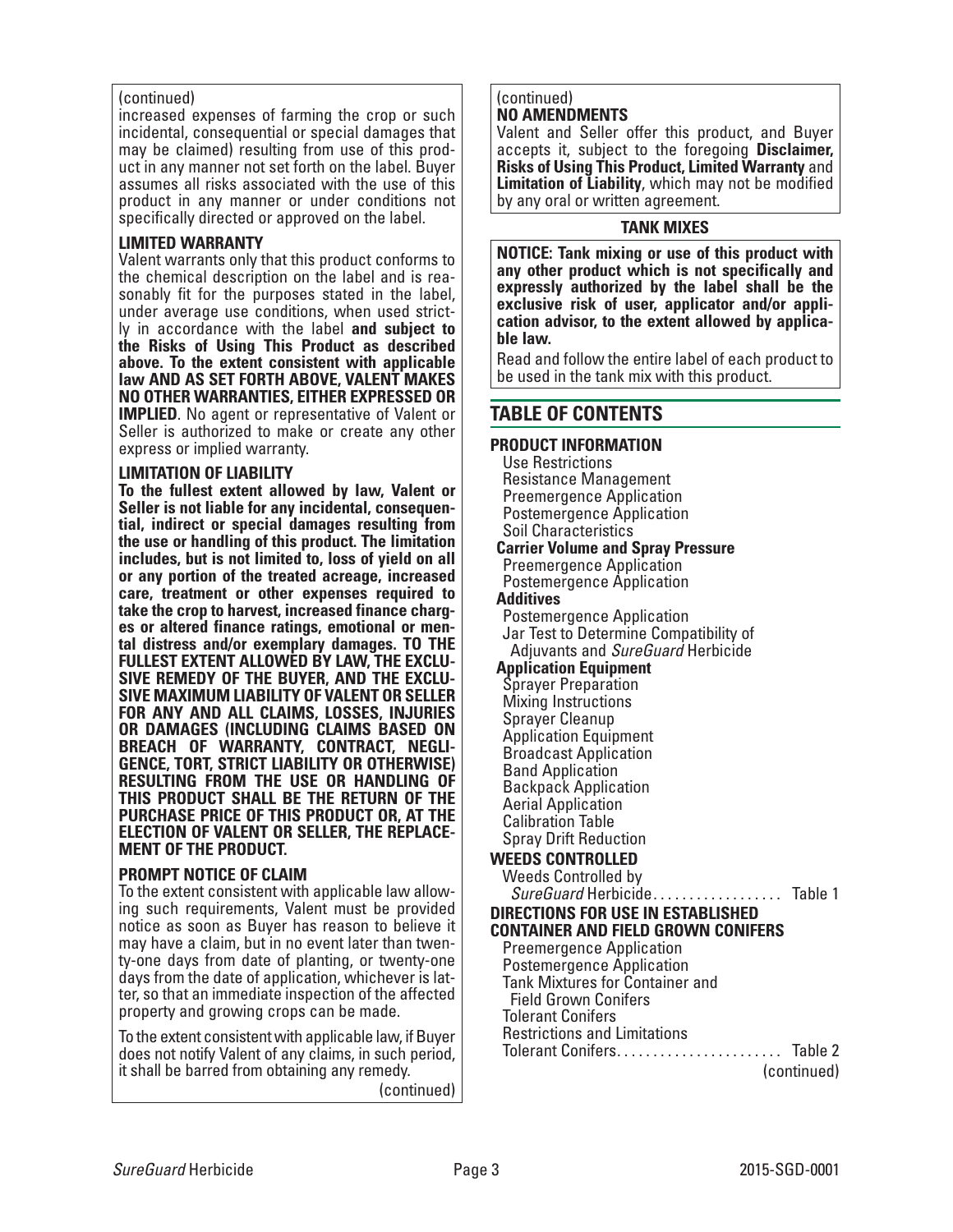# **TABLE OF CONTENTS** (continued)

#### **DIRECTIONS FOR USE IN CONTAINER AND FIELD GROWN DECIDUOUS TREES AND NON-BEARING FRUIT AND NON-BEARING NUT TREES**

Preemergence Application

 Postemergence Application Tank Mixtures for Field and Container Tolerant Deciduous Trees, Non-Bearing Fruit and Non-Bearing Nut Trees Restrictions and Limitations Tolerant Deciduous Tree Species . . . . . . . . Table 3

# **DIRECTIONS FOR USE AROUND ESTABLISHED WOODY LANDSCAPE ORNAMENTALS AND TO MAINTAIN BARE GROUND NON-CROP AREAS**

 Preemergence Application (When no weeds are present) Postemergence Application (When weeds are present) Restrictions and Limitations

#### **DIRECTIONS FOR USE TO MAINTAIN BARE GROUND NON-CROP AREAS IN AND AROUND ORNAMENTAL NURSERIES**

 Preemergence Application Postemergence Application Restrictions and Limitations

#### **DIRECTIONS FOR USE ON DORMANT WARM-SEASON TURFGRASS GROWN ON RESIDENTIAL SITES, GOLF COURSES, SOD PRODUCTION AND SIMILAR SITES**

 Broadcast Applications Spot treatments Tank Mixing with Other Turfgrass Herbicides Use Precautions Restrictions and Limitations Tolerant Turfgrass Species. . . . . . . . . . . . . . Table 4

# **STORAGE AND DISPOSAL**

# **PRODUCT INFORMATION**

*SureGuard* Herbicide is a preemergence and early postemergence herbicide for control of selected mental woody shrubs, deciduous trees and coni-<br>fers grown outdoors in containers or in the field (in ground) and to maintain bare ground non-crop areas and dormant warm season turfgrass.

*SureGuard* Herbicide controls weeds by inhibiting protoporphyrinogen oxidase, an essential enzyme required by plants for chlorophyll biosynthesis. Seedling weeds are controlled preemergence when exposed to sunlight following contact with the soil applied herbicide.

*SureGuard* Herbicide may cause spotting or speckling on foliage if the spray solution directly contacts actively growing plant foliage or green bark. Leaves that receive indirect (drift) spray contact may be affected in a similar manner. Translocation of *SureGuard* Herbicide is limited, and under most conditions established and vigorously growing woody

ornamentals will rapidly outgrow any injury symptoms. **However, direct application to actively growing foliage can cause severe injury or death with sensitive ornamental plant species, especially in herbaceous bedding plants and flowers.**

**IMPORTANT:** When applied as directed, plants listed on this label have shown tolerance to *SureGuard* Herbicide. However, *SureGuard* Herbicide is a very active herbicide and the user should exercise responsible judgment and caution until familiarity is gained with this product. Due to variability within species, crop growth stage, environmental conditions and application techniques, it is recommended that users test this product under local growing conditions on a small number of plants and evaluate for 4 to 6 weeks for phytotoxicity. Testing *SureGuard* herbicide on a small number of plants will determine if the herbicide can be used safely on a widespread application. Neither the seller nor the manufacturer of *SureGuard* Herbicide has investigated the safety to plants not listed on the label.

# **USE RESTRICTIONS**

- Do not apply in enclosed greenhouse structures, if plants are present.
- Do not move plants for 24 hours into enclosed greenhouses until the *SureGuard* Herbicide treated area has been watered.
- Do not apply when weather conditions favor spray drift from treated areas.
- Do not graze treated fields or hay to livestock.
- Do not incorporate into soil after application.
- Do not apply this product through any type of irriaation svstem.
- Do not apply when plants are under stress from insects, diseases, animals or winter injury, plant- ing shock or any other stresses.
- Only apply to healthy established trees and orna- mentals.
- Do not apply more than 12 oz of *SureGuard* Herbicide per acre per application. • Do not apply more than 24 oz of *SureGuard*
- Herbicide per acre per year.

# **RESISTANCE MANAGEMENT**

Any weed population may contain or develop plants naturally resistant to herbicides in various modes of action. Resistant biotypes may eventually dominate the weed population if herbicides with the same mode of action are used repeatedly in the same field or in successive years. These resistant biotypes may not be adequately controlled by herbicides in a mode of action class for which resistance has developed. A gradual or total loss of weed control may occur over time. Other resistance mechanisms that are not linked to site of action, such as enhanced metabolism, may also exist. Appropriate resistance management strategies should be followed.

- **To Delay Herbicide Resistance** get site mode of action in consecutive years.
- Herbicide use should be based on an Integrated Pest Management (IPM) program that includes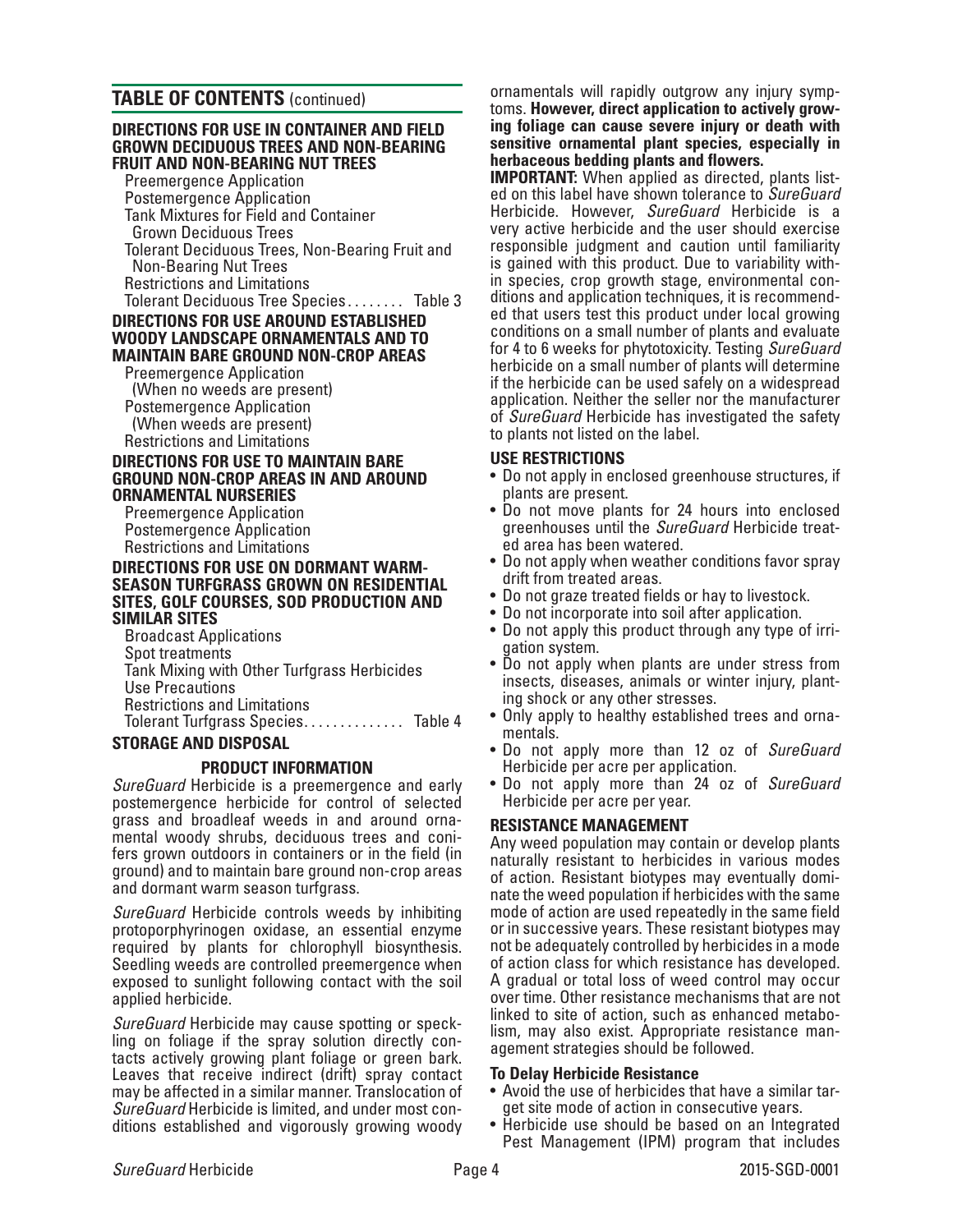scouting, record keeping, and consideration of cultivation practices, water management, weed free crop seed, crop rotation, and other chemical or cultural control practices.

- Monitor treated weed population for resistance development and report suspected resistance.
- Contact your local extension or crop expert (advisor) for any additional pesticide resistance management and/or IPM recommendations for specific crops and weed biotypes.
- For further information contact Valent U.S.A. Corporation at the following toll free number 800-682-5368.

### **PREEMERGENCE APPLICATION**

Preemergence weed control with *SureGuard* Herbicide is most effective when applied to clean, weed free soil surfaces prior to weed emergence. Moisture is necessary to activate *SureGuard* Herbicide on soil for residual weed control. Dry weather following application of *SureGuard* Herbicide may reduce effectiveness. However, when adequate moisture is received after dry conditions, *SureGuard* Herbicide will control susceptible germinating weeds.

When adequate moisture is not received soon after *SureGuard* Herbicide is applied to soil, weed control may be improved by utilizing shallow cultivation. If weeds begin to emerge, irrigate (1/2" of water) or cultivate uniformly with shallow tillage equipment that will not damage the crop. Deep cultivation reduces the effectiveness of *SureGuard* Herbicide and should be avoided.

#### **POSTEMERGENCE APPLICATION**

The most effective postemergence weed control with *SureGuard* Herbicide occurs when applied in combination with a surfactant to weeds less than 2 inches in height. Apply *SureGuard* Herbicide only to actively growing weeds. Applying *SureGuard* Herbicide under conditions that do not promote active weed growth will reduce herbicide effectiveness. *SureGuard* Herbicide is most effective when applied under sunny conditions at temperatures above 65°F.

*SureGuard* Herbicide is rainfast one hour after application. Applications should not be made if rain is expected within one hour of application or efficacy may be reduced.

#### **SOIL CHARACTERISTICS**

Application of *SureGuard* Herbicide to soils with high organic matter and/or high clay content may require higher dosages than with soils with low organic matter and/or low clay content. Application to cloddy seedbeds can result in reduced weed control.

#### **CARRIER VOLUME AND SPRAY PRESSURE**

**PREEMERGENCE APPLICATION** ers, use at least 10 gals of spray solution per acre. When making backpack applications, apply 50 to 100 gals of spray solution per acre. Nozzle selection should meet manufacturer's gallonage and pressure recom- mendation for preemergence herbicide application.

# **POSTEMERGENCE APPLICATION**

To ensure thorough coverage when using boom sprayers apply at least 15 gals of spray solution per acre. Apply at least 20 gals per acre when using a boom sprayer if dense vegetation or heavy residue is present on the soil surface. When applying with a backpack sprayer, apply 1 gal of spray solution per 500 to 1,000 sq ft. Nozzle selection should meet manufacturer's gallonage and pressure recommendations for postemergence herbicide application.

# **ADDITIVES**

# **POSTEMERGENCE APPLICATION**

When applying *SureGuard* Herbicide after weeds emerge, mix with an agronomically approved adjuvant. When an adjuvant is to be used with this product, Valent recommends the use of a Chemical Producers and Distributors Association certified adjuvant. Mix *SureGuard* Herbicide with a crop oil concentrate that contains at least 15% emulsifiers and 80% oil or a non-ionic surfactant containing at least 80% active ingredient when applying *SureGuard* Herbicide as part of a postemergence weed control program. Mixing compatibility should be verified by a jar test before using. Do not mix *SureGuard* Herbicide with a surfactant when applying over the top of dormant woody ornamentals or conifer trees.

A spray-grade nitrogen source (either ammonium sulfate at 2.0 to 2.5 lb/A or a 28 to 32% nitrogen solution at 1 to 2 qts/A) may be added to the spray mixture along with a crop oil concentrate or non-ionic surfactant to enhance weed control. The addition of a nitrogen source does not replace the need for crop oil concentrate or non-ionic surfactant.

## **JAR TEST TO DETERMINE COMPATIBILITY OF ADJUVANTS AND** *SureGuard* **Herbicide**

A jar test should be performed before mixing commercial quantities of *SureGuard* Herbicide, when using *SureGuard* Herbicide for the first time, when using new adjuvants or when a new water source is being used.

- 1. Add 1 pt of water to a quart jar. The water should be from the same source and have the same temperature as the water used in the spray tank mixing operation.
- 2. Add 3 grams (approximately 1 level tsp) of *SureGuard* Herbicide for the 8 oz/A rate or 4 grams (approximately 1-1/2 tsp) for 12 oz/A rate to the jar. Gently mix until product disperses.
- 3. Add 60 ml (4 Tbsp or 2 fl oz) of additive to the quart jar and gently mix.
- 4. If nitrogen is being used, add 16 ml (1 Tbsp) of the 28 to 32% nitrogen source to the quart jar. If ammonium sulfate is being used, add 19 grams of AMS to the quart jar in place of the 28 to 32% nitrogen.
- 5. Place cap on jar, invert 10 times, let stand for 15 minutes, evaluate.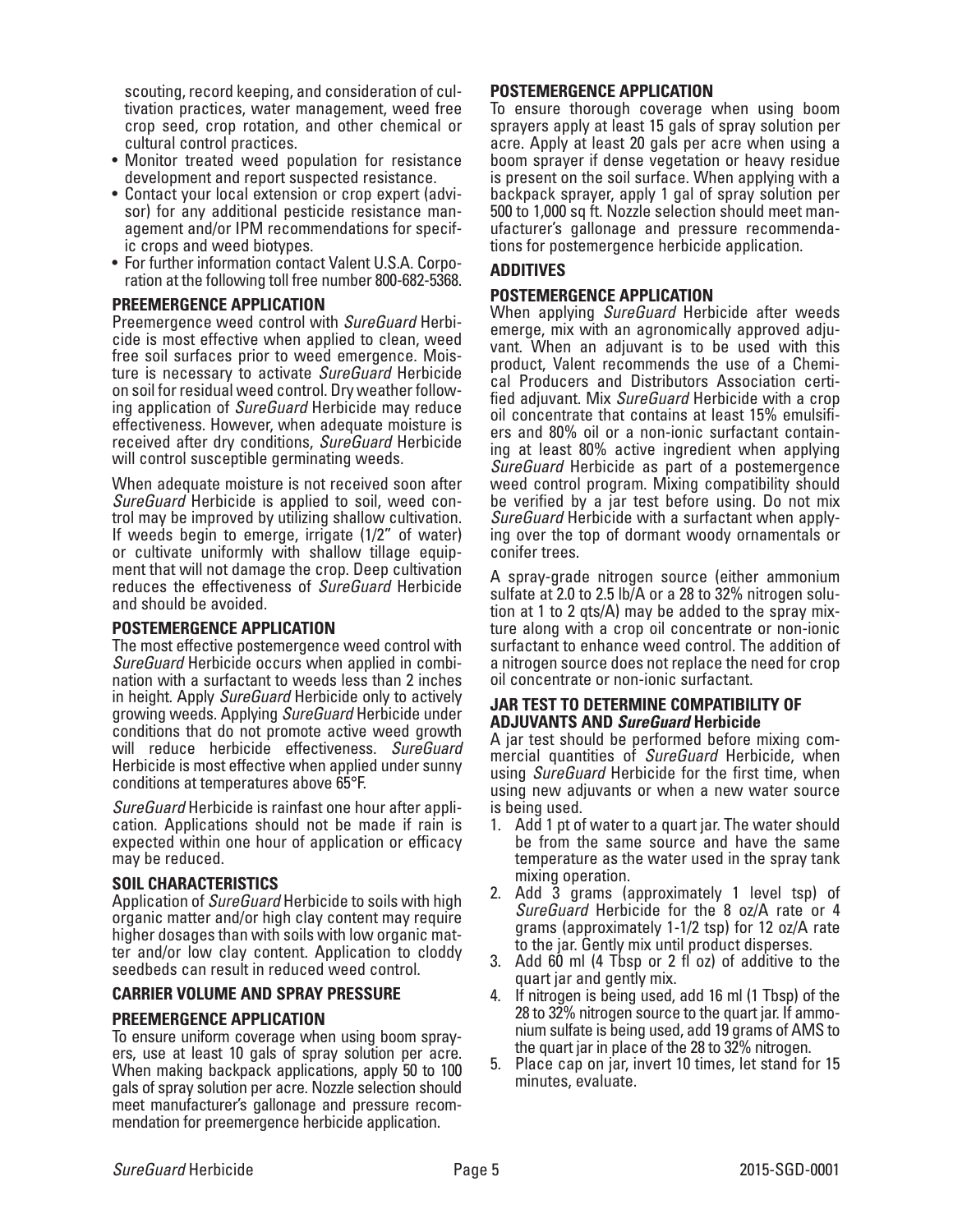- 6. An ideal tank mix combination will be uniform and free of suspended particles. If any of the following conditions are observed the choice of adjuvant should be questioned:
	- a) Layer of oil or globules on the solution surface.
	- b) Flocculation: Fine particles in suspension or as a layer on the bottom of the jar.
	- c) Clabbering: Thickening texture (coagulated) like gelatin.

#### **APPLICATION EQUIPMENT**

**Important:** Thoroughly clean spray equipment, including all tanks, hoses, booms, screens and nozzles, after application of *SureGuard* Herbicide. Equipment with *SureGuard* Herbicide residue remaining in the system may result in crop injury to subsequently treated crops.

#### **SPRAYER PREPARATION**

Before applying *SureGuard* Herbicide, clean the spray tank, as well as all hoses and booms to ensure no res- idue from the previous spraying operation remains in the sprayer. Some pesticides, including but not lim- ited to the sulfonylurea and phenoxy herbicides, are active at very small amounts and can cause crop inju- ry when applied to susceptible crops. Clean spray equipment according to the manufacturer's directions for the last product used before the equipment is used to apply *SureGuard* Herbicide. If two or more products were tank mixed prior to *SureGuard* Herbicide appli- cation, follow the most restrictive cleanup procedure on the label of all products.

#### **MIXING INSTRUCTIONS**

- 1. Fill clean spray tank 1/2 to 2/3 of desired level with clean water.
- 2. To ensure a uniform spray mixture, pre-slurry the required amount of *SureGuard* Herbicide with water prior to addition to the spray tank. Use a minimum of 1 gal of water per 10 oz of *SureGuard* Herbicide.
- 3. While agitating, slowly add the pre-slurried *SureGuard* Herbicide to the spray tank. Agitation should create a rippling or rolling action on the water surface.
- 4. If tank mixing *SureGuard* Herbicide with other labeled herbicides, add water soluble bags first, followed by dry formulations, flowables, emulsifiable concentrates and then solutions. Prepare no more spray mixture than is required for the immediate spray operation.
- 5. Add any required adjuvants.
- 6. Fill spray tank to desired level with water. **Contin- ue agitation until spray solution has been applied.**
- 7. Mix only the amount of spray solution that can be applied the day of mixing. **Apply** *SureGuard* **Her- bicide within 12 hours of mixing.**

#### **SPRAYER CLEANUP**

Spray equipment must be cleaned each day following *SureGuard* Herbicide application. After *SureGuard* Herbicide is applied, the following steps must be used to clean the spray equipment:

1. Completely drain the spray tank and rinse the

sprayer thoroughly, including the inside and outside of the tank and all in-line screens.

- 2. Fill the tank with clean water and flush all hoses, booms, screens and nozzles.
- 3. Top off tank with clean water and household ammonia. Use 1 gal of 3% household ammonia for every 100 gals of water.
- 4. Circulate through sprayer for 5 minutes.
- 5. Then flush all hoses, booms, screens and nozzles for a minimum of 15 minutes.
- 6. Loosen any diaphragms before flushing the spray system, allowing cleaning solution to spray through the open diaphragm.
- 7. Drain tank completely.
- 8. Add enough clean water to the spray tank to flush hoses, booms, screens and nozzles for 2 minutes.
- 9. Remove all nozzles and screens and rinse them with clean water.

## **APPLICATION EQUIPMENT**

Application equipment should be clean and in good repair. Nozzles should be uniformly spaced on boom and frequently checked for accuracy.

#### **BROADCAST APPLICATION**

Apply *SureGuard* Herbicide, and *SureGuard* Herbicide tank mixes, with ground equipment using standard commercial sprayers equipped with nozzles designed to deliver the desired spray pressure and spray volume.

#### **BAND APPLICATION**

When banding, use proportionately less water and *SureGuard* Herbicide per acre.

#### **BACKPACK APPLICATION**

When applying *SureGuard* Herbicide with a backpack sprayer follow all above restrictions. Calibrate backpack sprayers to deliver 1 gal of spray solution per 500 to 1,000 sq ft.

#### **For Backpack Applications of** *SureGuard* **Herbicide at 10 oz per acre**

| <b>Application</b><br><b>Volume</b>          | <b>Amount of</b><br><b>SureGuard</b><br><b>Herbicide</b><br>to mix in<br>1 gal of<br>water | <b>Amount of</b><br><b>SureGuard</b><br><b>Herbicide</b><br>to mix in<br>2 gals of<br>water | <b>Amount of</b><br><b>SureGuard</b><br><b>Herbicide</b><br>to mix in<br>3 gals of<br>water |
|----------------------------------------------|--------------------------------------------------------------------------------------------|---------------------------------------------------------------------------------------------|---------------------------------------------------------------------------------------------|
| 1 gal per<br>500 sq ft<br>$(= 87$ GPA)       | $1 - 1/4$ tsp                                                                              | $2 - 1/2$ tsp                                                                               | $3-3/4$ tsp                                                                                 |
| 1 gal per<br>750 sq ft<br>$(= 58$ GPA)       | $1-3/4$ tsp                                                                                | $3-1/2$ tsp                                                                                 | $5 - 1/4$ tsp                                                                               |
| 1 gal per<br>$1,000$ sq ft<br>$(= 43.5$ GPA) | $2 - 1/2$ tsp                                                                              | 5 tsp                                                                                       | $7-1/2$ tsp                                                                                 |

1 level teaspoon (tsp) holds 2.8 grams of *SureGuard* Herbicide

Example: Applicator wants to spray 1 gal of *Sure- Guard* Herbicide solution per 1,000 sq ft of ground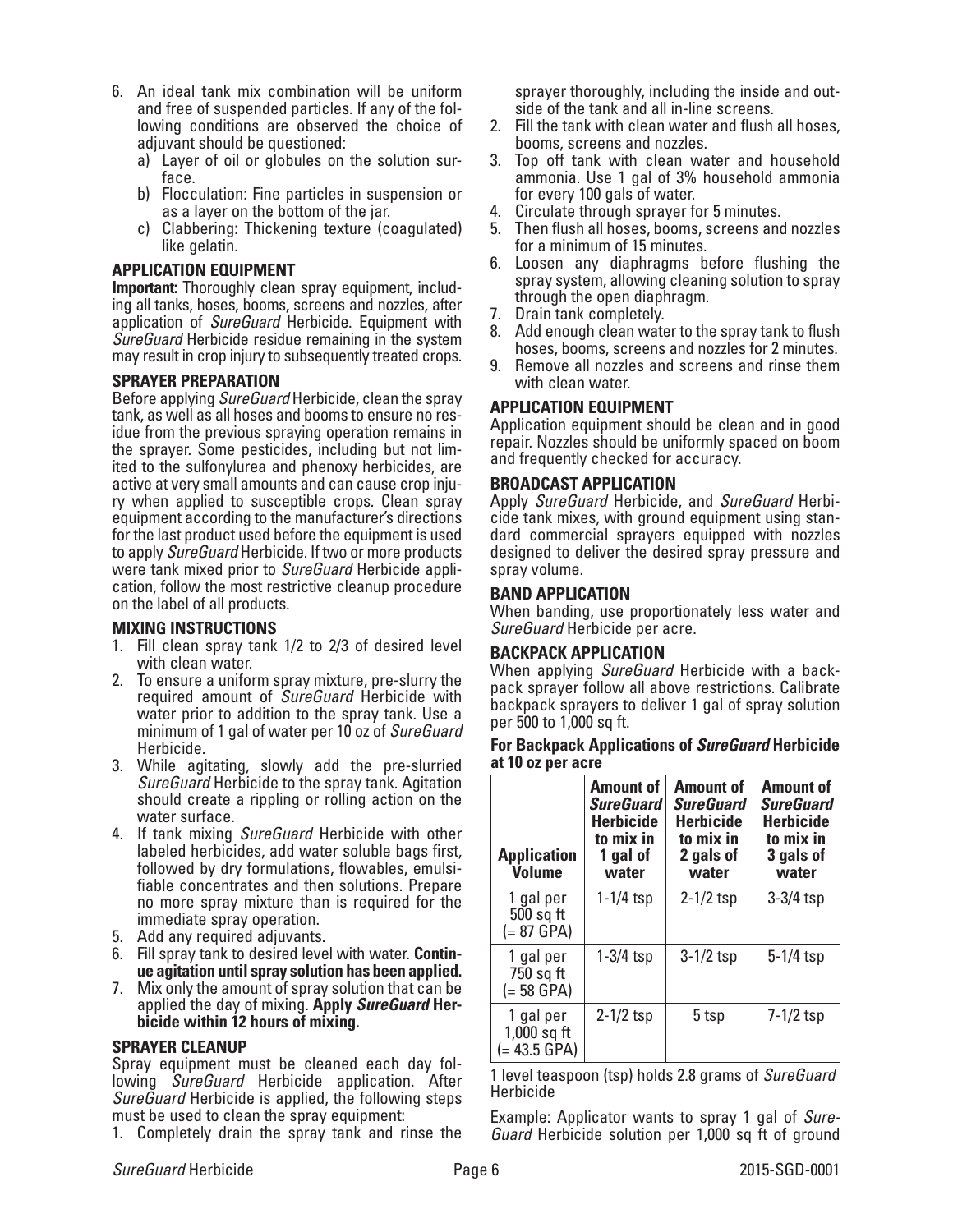bed, and wants to mix up 2 gals of spray solution. Therefore, applicator should mix 5 teaspoons of *SureGuard* Herbicide in 2 gals of water.

#### **AERIAL APPLICATION**

To obtain satisfactory weed control with aerial application of *SureGuard* Herbicide, coverage must be uniform. Do not spray when drift is possible or when wind velocity is more than 10 mph. Avoid spraying *SureGuard* Herbicide within 200 feet of dwellings, adjacent sensitive crops or environmentally sensitive areas. To obtain satisfactory application and drift, the following directions must be observed:

#### **Volume Pressure**

 Apply *SureGuard* Herbicide in 5 to 10 gals of water per acre, with a maximum spray pressure of 40 PSI. Application at less than 5 gals per acre may not provide adequate weed control. Higher gallon- age applications generally provide more consis- tent weed control.

#### **Nozzles and Nozzle Operation**

 Use nozzles that produce flat or hollow cone spray patterns. Use non-drip type nozzles such as diaphragm type nozzles to avoid unwanted discharge of spray solution. The nozzle must be directed toward the rear of the aircraft, at an angle between 0 and 15° downward. Do not place nozzles on the outer 25% of the wings or rotors.

#### **Adjuvants**

 Refer to the additive section or the tank mix partners label for adjuvant recom-mendation.

#### **CALIBRATION TABLE**

| <b>SUREGUARD</b><br><b>HERBICIDE</b><br><b>RATES OZ/A</b> | <b>SUREGUARD</b><br><b>HERBICIDE</b><br><b>RATES</b><br><b>GRAMS/GAL</b> | <b>SUREGUARD</b><br><b>HERBICIDE</b><br><b>RATES PER GAL</b> |
|-----------------------------------------------------------|--------------------------------------------------------------------------|--------------------------------------------------------------|
|                                                           | 2.3                                                                      | $3/4$ tsp                                                    |
| 10                                                        | 2.8                                                                      | 1 level tsp                                                  |
| 12                                                        | 34                                                                       | $1-1/4$ tsp                                                  |

#### **SPRAY DRIFT REDUCTION**

Do not apply under circumstances where possible drift to unprotected persons or to food, forage or other plantings that might be damaged or crops thereof ren- dered unfit for sale, use or consumption can occur.

- Use the largest droplet size consistent with accept- able efficacy. Formation of very small droplets tion, by orienting nozzles away from the air stream as much as possible and by avoiding excessive spray boom pressure. For ground boom and aerial applications, use medium or coarser spray nozzles according to ASAE 572 definition for standard nozzles or a volume mean diameter (VMD) of 300 microns or greater for spinning atomizer nozzles.
- Make aerial or ground applications when the wind velocity favors on-target product deposition. Apply only when the wind speed is less than or equal to 10 mph. For all non-aerial applications, wind speed must be measured adjacent to the application site

on the upwind side, immediately prior to application.

- Do not make aerial or ground applications into areas of temperature inversions. Inversions are characterized by stable air and increasing temperatures with increasing distance above the ground. Mist or fog may indicate the presence of an inversion in humid areas. Where permissible by local regulations, the applicator may detect the presence of an inversion by producing smoke and observing a smoke layer near the ground surface.
- Low humidity and high temperatures increase the evaporation rate of spray droplets and therefore the likelihood of increased spray drift. Avoid spraying during conditions of low humidity and/or high temperatures.
- All aerial and ground application equipment must be properly maintained and calibrated using appropriate carriers.
- For ground boom applications, apply with nozzle height no more than 4 ft above the ground or crop canopy.

#### **WEEDS CONTROLLED**

When *SureGuard* Herbicide is applied preemergence or postemergence at recommended rates and weed stages, the following grasses and broadleaf weeds are controlled.

#### **TABLE 1. WEEDS CONTROLLED BY** *SUREGUARD* **HERBICIDE**

| <b>COMMON NAME</b>        | <b>SCIENTIFIC NAME</b>    |
|---------------------------|---------------------------|
| Alyssum, Hoary            | Berteroa incana           |
| Amaranth                  |                           |
| Palmer                    | Amaranthus palmeri        |
| Spiny                     | Amaranthus spinosus       |
| American Burnweed         | Erechetities hieracifolia |
| Barnyardgrass*            | Echinochloa crus-galli    |
| Beggarweed, Florida       | Desmodium tortuosum       |
| <b>Bittercress, Hairy</b> | Cardamine hirsuta         |
| Bluegrass, Annual*        | Poa annua                 |
| Burclover, California     | Medicago polymorpha       |
| Carpetweed                | Mollugo verticillata      |
| Chamberbitter             | Phyllanthus urinaria      |
| Chickweed                 |                           |
| Common                    | Stellaria media           |
| Mouseear                  | Cerastium vulgatum        |
| Crabgrass                 |                           |
| Large*                    | Digitaria sanguinalis     |
| Smooth*                   | Digitaria ischaemum       |
| Southern*                 | Digitaria ciliaris        |
| Croton, Tropic            | Croton glandulosus var.   |
|                           | septentrionalis           |
| Dandelion*                | Taraxacum officinale      |
| Dogfennel                 | Eupatorium capillifolium  |
| <b>Doveweed</b>           | Murdannia nudiflora       |
| Eclipta                   | Eclipta prostrata         |
| Filaree, Redstem*         | Erodium cicutarium        |

\*Preemergence control only.

(continued)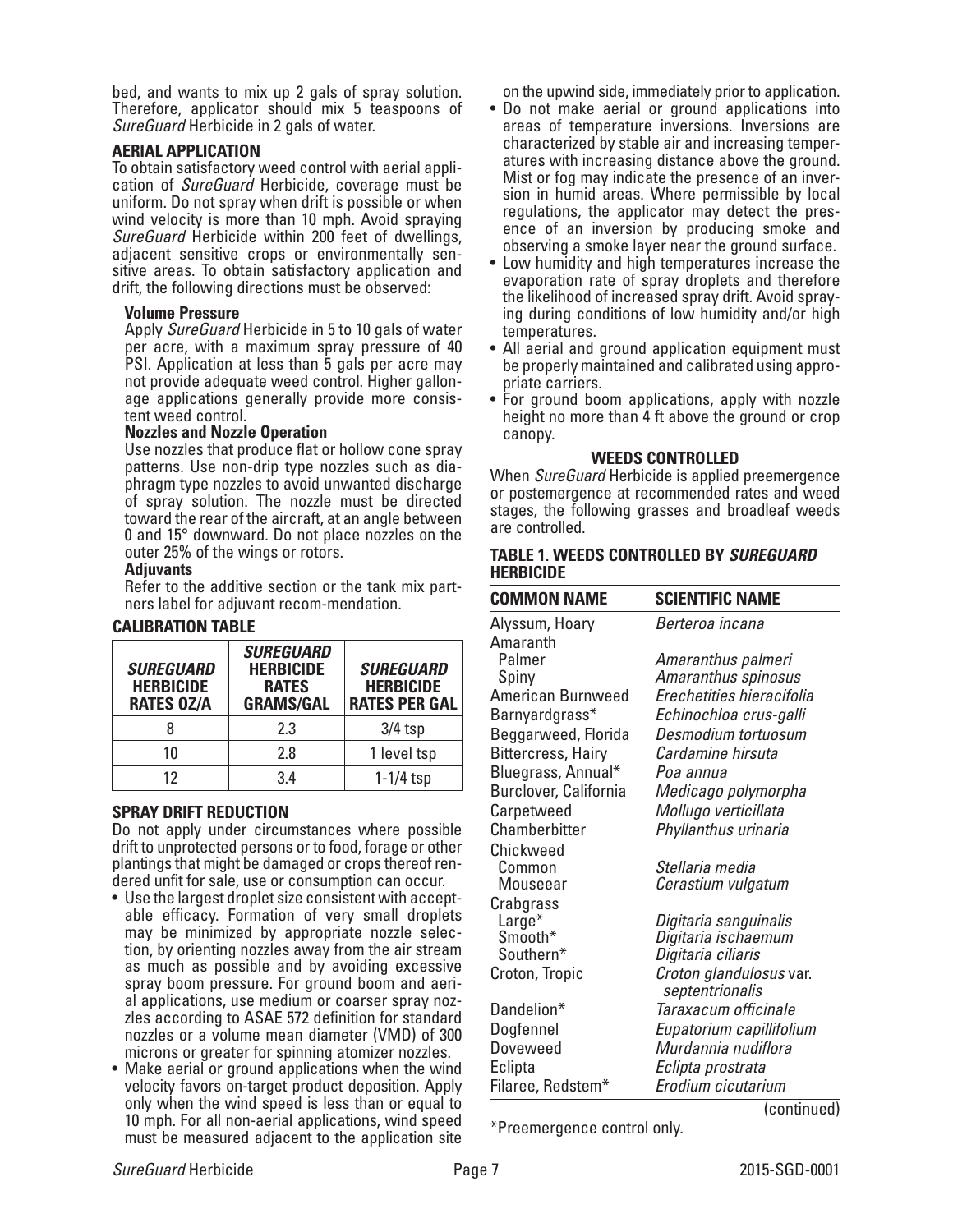#### **TABLE 1. WEEDS CONTROLLED BY** *SUREGUARD* **HERBICIDE** (continued)

| <b>COMMON NAME</b>            | <b>SCIENTIFIC NAME</b>                      |
|-------------------------------|---------------------------------------------|
| Foxtail                       |                                             |
| Bristly*                      | Setaria verticillata                        |
| Giant*                        | Setaria faberi                              |
| Green*                        | Setaria viridis                             |
| Yellow*                       | Setaria glauca                              |
| Galinsoga, Hairy              | Galinsoga ciliata                           |
| Geranium, Carolina            | Geranium carolinianum                       |
| Goosegrass*                   | Eleusine indica                             |
| Groundsel, Common             | Senecio vulgaris                            |
| <b>Groundsel Tree</b>         | Baccharis halimifolia                       |
| Henbit                        | Lamium amplexicaule                         |
| Horseweed*                    | Conyza canadensis                           |
| Indigo, Hairy                 | Indigofera hirsuta                          |
| Ivy, Ground*                  | Glechoma hederacea                          |
| Jimsonweed                    | Datura stramonium                           |
| Kochia                        | Kochia scoparia                             |
| Kyllinga, Green*              | Kyllinga brevifolia                         |
| Ladysthumb                    | Polygonum persicaria                        |
| Lambsquarters,                | Chenopodium album                           |
| Common                        |                                             |
| Liverwort                     | Marchantia polymorpha                       |
| Lovegrass, California*        | Eragrostis diffusa                          |
| Mallow                        |                                             |
| Common                        | Malva neglecta                              |
| Little                        | Malva parviflora                            |
| Venice                        | Hibiscus trionum                            |
| <b>Marsh Parsley</b>          | Apium leptophyllum                          |
| <b>Marsh Yellowcress</b>      | Rorippa islandica                           |
| Mayweed*                      | Anthemis cotula                             |
| Morningglory                  |                                             |
| Entireleaf                    | <i>Ipomoea hederacea</i> var.               |
|                               | integriuscula                               |
| Ivyleaf<br><b>Red/Scarlet</b> | Ipomoea hederacea                           |
| Smallflower                   | Ipomoea coccinea<br>Jacquemontia tamnifolia |
| Tall                          | Ipomoea purpurea                            |
| Moss                          | <i>Bryum</i> spp.                           |
| <b>Mulberry Weed</b>          | Fatuoa villosa                              |
| Mustard                       |                                             |
| Tumble                        | Sisymbrium altissimum                       |
| Wild                          | Brassica kaber                              |
| Nightshade                    |                                             |
| <b>Black</b>                  | Solanum nigrum                              |
| Eastern Black                 | Solanum ptycanthum                          |
| Hairy                         | Solanum sarrachoides                        |
| Northern Willowherb           | Epilobium cillatum                          |
| Panicum                       |                                             |
| Fall*                         | Panicum dichotomiflorum                     |
| Texas*                        | Panicum texanum                             |
| <b>Parsley-Piert</b>          | Alchemilla arvensis                         |
| Pearlwort, Birdseye*          | Sagina procumbens                           |

(continued)

#### **TABLE 1. WEEDS CONTROLLED BY** *SUREGUARD* **HERBICIDE** (continued)

| <b>COMMON NAME</b>      | <b>SCIENTIFIC NAME</b>    |
|-------------------------|---------------------------|
| Pennycress, Field       | Thlaspi arvense           |
| Phyllanthus,            | Phyllanthus tenellus      |
| Longstalked             |                           |
| Pigweed                 |                           |
| Prostrate               | Amaranthus blitoides      |
| Redroot                 | Amaranthus retroflexus    |
| Smooth                  | Amaranthus hybridus       |
| Tumble                  | Amaranthus albus          |
| Pineapple-weed*         | Matricaria matricarioides |
| Plantain                |                           |
| Broadleaf*              | Plantago major            |
| Buckhorn*               | Plantago lanceolata       |
| Poinsettia, Wild        | Euphorbia heterophylla    |
| Puncturevine            | Tribulus terrestris       |
| Purslane, Common        | Portulaca oleracea        |
| Pusley, Florida         | Richardia scabra          |
| Ragweed                 |                           |
| Common                  | Ambrosia artemisiifolia   |
| Giant                   | Ambrosia trifida          |
| <b>Redmaids</b>         | Calandrinia ciliata       |
| Redweed                 | Melochia corchorifolia    |
| Rocket, Yellow          | Barbarea vulgaris         |
| Senna, Coffee           | Cassia occidentalis       |
| Sesbania, Hemp          | Sesbania exaltata         |
| Shepherd's-Purse        | Capsella bursa-pastoris   |
| Sida, Prickly (Teaweed) | Sida spinosa              |
| Signalgrass*            | Brachiaria platyphylla    |
| Smartweed,              | Polygonum pensylvanicum   |
| Pennsylvania            |                           |
| Sowthistle, Annual      | Sonchus oleraceus         |
| Spiderwort, Tropical    | Commelina benghalensis    |
| Spurge                  |                           |
| Petty                   | Euphorbia peplus          |
| Prostrate               | Euphorbia humistrata      |
|                         | Engelm                    |
| Spotted                 | Euphorbia maculata        |
| Starbur, Bristly*       | Acanthospermum            |
|                         | hispidum                  |
| Tassel-flower           | Emilia spp.               |
| <b>Thickhead</b>        | Crassocephalum            |
|                         | crepidoides               |
| <b>Thistle</b>          |                           |
| Canada*                 | Cirsium arvense           |
| <b>Russian</b>          | Salsola iberica           |
| Velvetleaf              | Abutilon theophrasti      |
| Waterhemp               |                           |
| Common                  | Amaranthus rudis          |
| Tall                    | Amaranthus tuberculatus   |

Woodsorrel, Yellow\* *Oxalis stricta*

\*Preemergence control only.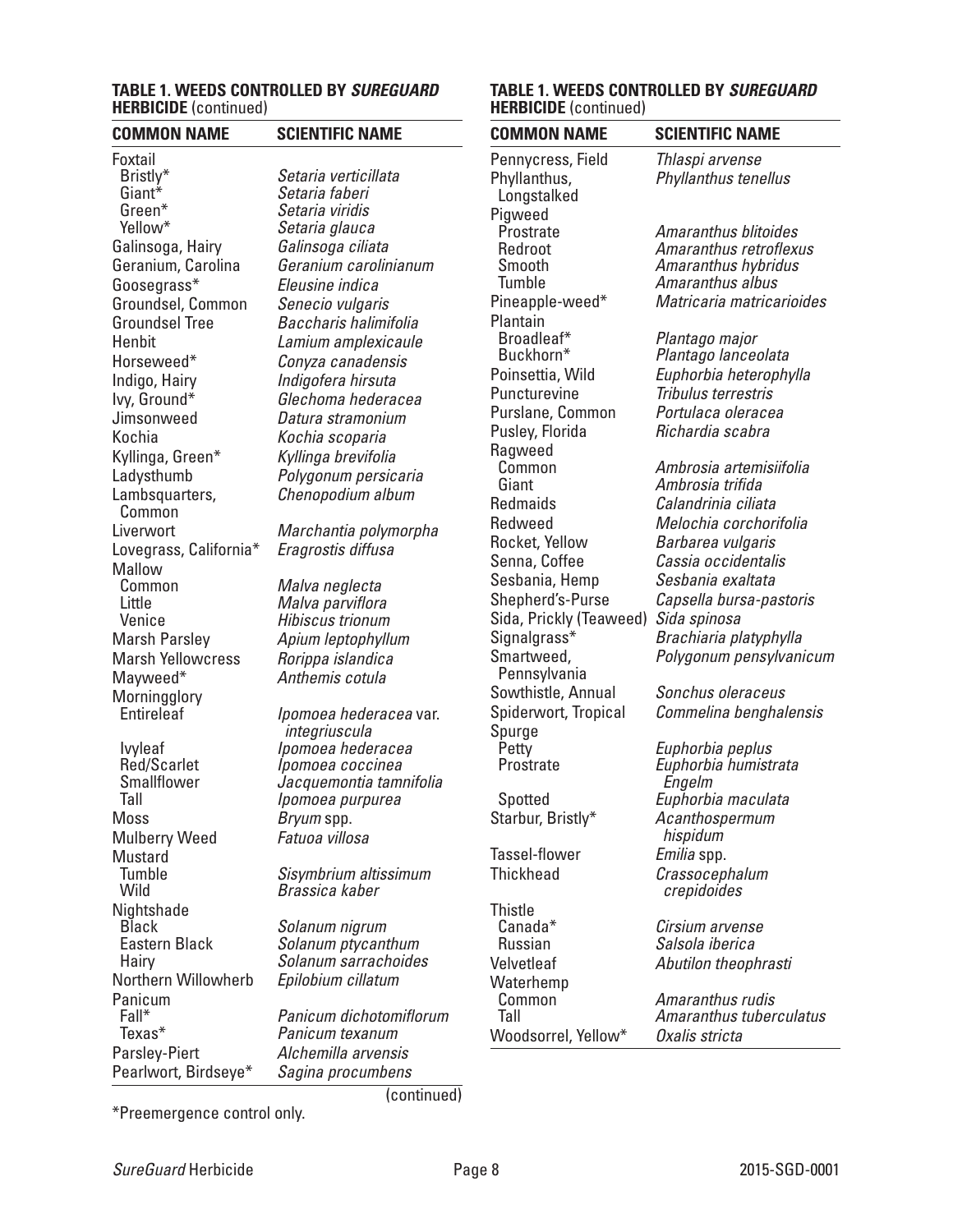#### **DIRECTIONS FOR USE IN ESTABLISHED CONTAINER AND FIELD GROWN CONIFERS**

Apply *SureGuard* Herbicide as a single or split application to established container and field grown conifers. The conifers listed in Table 2 have exhibited tolerance to *SureGuard* Herbicide only when the product is applied to dormant or hardened off plant material. If applied over the top of plant foliage, apply *SureGuard* Herbicide before spring bud break or after conifers have sufficiently hardened off. During periods of cool, cloudy weather, use caution to ensure conifers have hardened off prior to herbicide application. Do not apply to conifers within 1 year of seedling emergence.

## **PREEMERGENCE APPLICATION**

Apply 8 to 12 oz (0.25 to 0.38 lb ai/A) of *SureGuard* Herbicide per broadcast acre before weeds emerge. Apply to weed free, established conifers grown in containers or in the field (in ground). If possible, irrigate treated area with 0.5 to 0.75 inch of water immediately following application. *SureGuard* Herbicide may be sprayed directly over conifers listed in Table 2, provided bud break has not occurred or plants are hardened off. Needle burn may be observed on new flush if plants are actively growing at time of application. However, *SureGuard* Herbicide will typically not effect subsequent growth. If conifers are not dormant or hardened off at time of application, and foliar injury cannot be tolerated, apply *SureGuard* Herbicide as a directed spray, taking care to minimize direct contact or drift of sprays onto foliage. Mechanically incorporating *SureGuard* Herbicide after application will disturb soil surfaces, which may reduce herbi- cidal efficacy. When applied before weed germination, *SureGuard* Herbicide will control broadleaf and grassy weeds listed in Table 1.

#### **POSTEMERGENCE APPLICATION**

Apply 8 to 12 oz (0.25 to 0.38 lb ai/A) of *SureGuard* Herbicide per broadcast acre after weeds have emerged. *SureGuard* Herbicide may be sprayed directly over conifers listed in Table 2, provided bud break has not occurred or plants are hardened off. Needle burn may be observed on new flush if plants are actively growing at time of application. However, *SureGuard* Herbicide will typically not affect subsequent growth. If conifers are not dormant or hardened off at the time of application, and foliar injury cannot be tolerated, apply *SureGuard* Herbicide as a directed spray, taking care to minimize direct contact or drift of sprays onto foliage.

If applied when weeds are actively growing and<br>no larger than 2 inches in height, SureGuard Herbicide will provide postemergence control of broad-<br>leaf weeds and grasses listed in Table 1. Postemer-<br>gent control of *SureGuard* Herbicide may be more effective with certain weed species, and may not control mature, stressed or hardened off weeds that are not actively growing at the time of application.

# **TANK MIXTURES FOR CONTAINER AND FIELD GROWN CONIFERS**<br>Tank mixing *SureGuard* Herbicide with other pre-

emergence and postemergence herbicides registered for use on conifers may provide a broader spectrum of weed control than *SureGuard* Herbicide applied alone. *SureGuard* Herbicide may also be applied as part of a postemergence burndown program for control of annual and perennial weeds. Tank mixing *SureGuard* Herbicide with glyphosate will increase the speed of burndown compared to glyphosate applied alone. *SureGuard* Herbicide may be tank mixed with products containing the following active ingredients labeled for use in conifers:

| clethodim   | oryzalin   | simazine* |
|-------------|------------|-----------|
| glyphosate* | prodiamine |           |

\*Do not apply glyphosate or simazine to container- ized ornamentals.

**IMPORTANT:** Completely read and follow the label of any potential *SureGuard* Herbicide tank mix partner. When tank mixing *SureGuard* Herbicide with other herbicides, always follow the most restrictive label limitations and precautions on the label of any tank mix partner.

# **TOLERANT CONIFERS**

*SureGuard* Herbicide may be applied to the conifer species listed in Table 2. If a desired conifer species is not listed in Table 2, users should evaluate the safety of *SureGuard* Herbicide on a small number of plants under commercial growing conditions, and monitor plant response for four to six weeks for phytotoxicity. Testing *SureGuard* Herbicide on a small number of plants will determine if *SureGuard* Herbicide can be used safely on a widespread basis.

# **RESTRICTIONS AND LIMITATIONS**

- Do not apply more than 2 applications at 12 oz/A or 3 applications at 8 oz/A per year.
- Do not re-apply *SureGuard* Herbicide within 30 days.

# **TABLE 2. TOLERANT CONIFERS**

| <b>COMMON NAME</b> | <b>SCIENTIFIC NAME</b> |
|--------------------|------------------------|
| Arborvitae         |                        |
| American           | Thuja occidentalis     |
| <b>Oriental</b>    | Thuja orientalis       |
| Fir                |                        |
| Concolor           | Abies concolor         |
| <b>Cork Bark</b>   | Abies lasiocarpa       |
| Douglas            | Pseudotsuga menzesii   |
| Fraser             | Abies fraseri          |
| Grand              | Abies grandis          |
| Noble              | Abies procera          |
| <b>Turkish</b>     | Abies bommuelleriana   |
| Hemlock            |                        |
| Eastern            | Tsuga canadensis       |
| Western            | Tsuga heterophylla     |

(continued)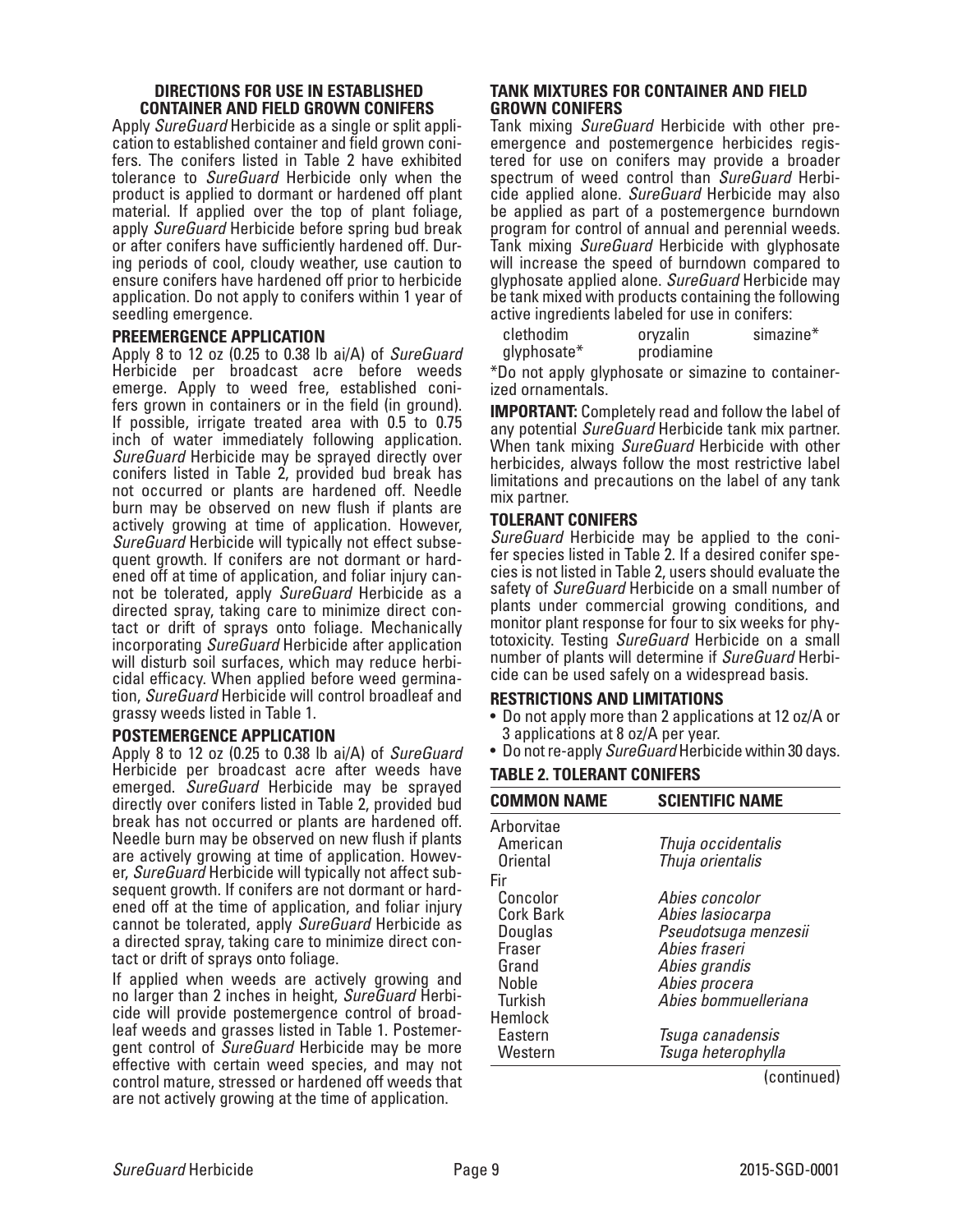# **TABLE 2. TOLERANT CONIFERS** (continued)

| <b>COMMON NAME</b>   | <b>SCIENTIFIC NAME</b> |
|----------------------|------------------------|
| Juniper              |                        |
| <b>Blue Star</b>     | Juniperus scopularum   |
| Creeping             | Juniperus horizontalis |
| Japanese Garden      | Juniperus chinensis    |
| <b>Tamarix</b>       | Juniperus sabina       |
| Pine                 |                        |
| Austrian             | Pinus nigra            |
| Eastern White        | Pinus strobus          |
| Jack                 | Pinus banksiana        |
| Japanese Black       | Pinus thunbergiana     |
| Loblolly             | Pinus taeda            |
| Lodgepole            | Pinus contorta         |
| Longleaf             | Pinus palustris        |
| Mugo                 | Pinus mugo             |
| Ponderosa            | Pinus ponderosa        |
| Sand                 | Pinus clausa           |
| Scotch               | Pinus sylvestris       |
| Shortleaf            | Pinus echinata         |
| Slash                | Pinus elliottii        |
| Virginia             | Pinus virginiana       |
| Spruce               |                        |
| Blue                 | Picea pungens          |
| <b>Dwarf Alberta</b> | Picea glauca conica    |
| Norway               | Picea abies            |
| Sitka                | Picea sitchensis       |
| Yew                  |                        |
| English              | Taxus baccata          |
| Japanese             | Taxus cuspidata        |

#### **DIRECTIONS FOR USE IN CONTAINER AND FIELD GROWN DECIDUOUS TREES AND NON-BEARING FRUIT AND NON-BEARING NUT TREES**

*SureGuard* Herbicide may be applied as single or uous trees with an established root system. The deciduous trees listed in Table 3 have exhibited tolerance to *SureGuard* Herbicide only when applied to the soil and base of plants. Application of *SureGuard* Herbicide to deciduous foliage or green bark may result in unacceptable injury.

*SureGuard* Herbicide may be applied to established (or transplanted) container and field grown deciduous trees. Do not apply to trees that are less than one year old or have been transplanted less than one year, unless completely protected by non-porous wraps, grow tubes, waxed protectors or other forms of protection to young foliage and/or bark. Do not harvest fruit or nuts from treated trees within one year of application.

**IMPORTANT:** Direct application of *SureGuard* Herbi- cide to the soil surface and away from plant foliage and bark. Avoid direct spray contact on plant sur- faces, foliage and green bark or injury may result. Application of *SureGuard* Herbicide after bud swell may cause injury if herbicide contacts foliage. Avoid application under environmental conditions that favor drift to non-targeted areas.

#### **PREEMERGENCE APPLICATION**

Apply 8 to 12 oz (0.25 to 0.38 lb ai/A) of *SureGuard*

Herbicide per broadcast acre as a preemergence (to weed emergence) application. Apply *SureGuard* Herbicide to weed free deciduous trees grown in containers or in the field (in-ground). If possible, irrigate treated area with 0.5 to 0.75 inch of water immediately following application. *SureGuard* Herbicide may be applied to the soil surface and base of deciduous trees, provided that direct and indirect (drift) applications to plant foliage, flowers and green bark does not occur. Mechanically incorporating *SureGuard* Herbicide will disturb soil surfaces, which may reduce herbicidal efficacy. The use of spray shields that limit exposure of foliage and bark to *SureGuard* Herbicide is suggested. When applied before weed germination, *SureGuard* Herbicide will control broadleaf and grassy weeds listed in Table 1.

# **POSTEMERGENCE APPLICATION**

Apply 8 to 12 oz (0.25 to 0.38 lb ai/A) of *SureGuard* Herbicide per broadcast acre plus an adjuvant (0.25% v/v non-ionic surfactant or 1 qt/A crop oil concentrate). Make postemergence (to weed emergence) applications of *SureGuard* Herbicide when weeds are actively growing and are no larger than 2 inches in height. The addition of a surfactant enhances *SureGuard* Herbicide activity on emerged weeds. Thorough spray coverage is necessary to maximize the postemergence activity of *SureGuard* Herbicide. When applied after weed germination, *SureGuard* Herbicide will provide preemergence and postemergence control of broadleaf weeds and grasses listed in Table 1. If plant injury is a concern, use a spray shield to limit the exposure of trees to *SureGuard* Herbicide.

Postemergence control of *SureGuard* Herbicide may be more effective with certain weed species, and may not control mature, stressed or hardened off weeds that are not actively growing at the time of application.

## **TANK MIXTURES FOR FIELD AND CONTAINER GROWN DECIDUOUS TREES**

Tank mixing *SureGuard* Herbicide with other preemergence and postemergence herbicides registered for use on deciduous trees may provide a broader spectrum of weed control than *SureGuard* Herbicide alone. *SureGuard* Herbicide may also be applied as part of a postemergence burndown program of control of annual and perennial weeds. Tank mixing *SureGuard* Herbicide with glyphosate will increase the speed of burndown compared to glyphosate applied alone. *SureGuard* Herbicide may be tank mixed with products containing the following active ingredient labeled for use in deciduous trees:

| clethodim   | oryzalin      | prodiamine |
|-------------|---------------|------------|
| glyphosate* | pendimethalin | simazine*  |

\*Do not apply glyphosate or simazine to containerized plants.

**IMPORTANT:** Completely read and follow the label of any herbicides mixed with *SureGuard* Herbicide. When tank mixing *SureGuard* Herbicide with other herbicides always follow the most restrictive limitations and pre- cautions on the label of any tank mix partner.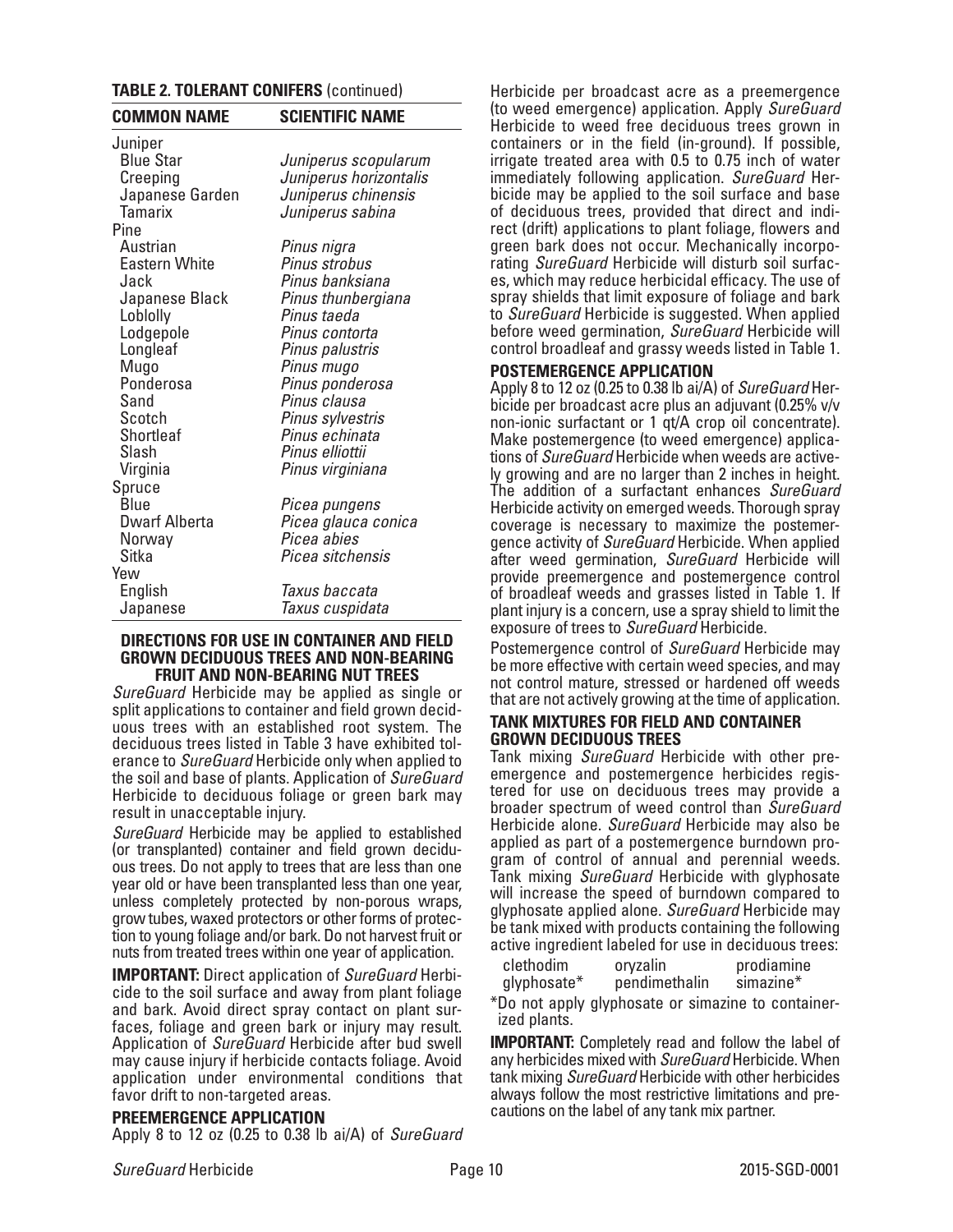# **TOLERANT DECIDUOUS TREES, NON-BEARING FRUIT AND NON-BEARING NUT TREES**

ed spray to the deciduous, non-bearing fruit and non-bearing nut trees species listed in Table 3. If a desired tree species is not listed in Table 3, users should evaluate the safety of *SureGuard* Herbicide on a small number of plants under commercial grow- ing conditions and monitor plant response for four to six weeks for phytotoxicity. Testing *SureGuard* Her- bicide on a small number of plants will determine if *SureGuard* Herbicide can be used safely on a wide- spread basis.

# **RESTRICTIONS AND LIMITATIONS**

- Do not apply more than 2 applications at 12 oz/A or 3 applications at 8 oz/A per year.
- Do not re-apply *SureGuard* Herbicide within 30 days.

## **TABLE 3. TOLERANT DECIDUOUS TREE SPECIES**

| <b>COMMON NAME</b>  | <b>SCIENTIFIC NAME</b>  |
|---------------------|-------------------------|
| Apricot*            | Prunus spp.             |
| Ash                 | Fraxinus spp.           |
| <b>Birch</b>        | Betula spp.             |
| <b>Buckeye</b>      | Aesculus spp.           |
| Cherry*             | <i>Prunus</i> spp.      |
| Chestnut            | <i>Castanea</i> spp.    |
| Citrus <sup>*</sup> | Citrus spp.             |
| Dogwood             | Cornus spp.             |
| Eucalyptus          | Eucalyptus spp.         |
| Ginkgo              | Ginkgo spp.             |
| Hawthorn            | <i>Crataegus</i> spp.   |
| Honeylocust         | Gleditsia spp.          |
| Larch               | Larix spp.              |
| Lilac               | Syringa spp.            |
| Maple**             | Acerspp.                |
| Mrytle, Crepe       | Lagerstroemia indica    |
| Oak                 | Quercus spp.            |
| Poplar              | Populus spp.            |
| Peach <sup>*</sup>  | Prunus spp.             |
| Plum <sup>*</sup>   | Prunus spp.             |
| Pecan*              | <i>Carya</i> spp.       |
| Redbud              | Cercis canadensis       |
| Sweetgum            | Liquidambar styraciflua |
| Sycamore            | Platanus spp.           |
| Walnut, Black       | Juglans nigra           |
| Willow              | Salix spp.              |

Non-bearing trees only.

\*\*Not for use on maple trees used for production of maple sap or syrup.

#### **DIRECTIONS FOR USE AROUND ESTABLISHED WOODY LANDSCAPE ORNAMENTALS AND TO MAINTAIN BARE GROUND NON-CROP AREAS**

In residential and commercial landscapes, *SureGuard* Herbicide should only be applied by commercial licensed applicators. Application of *SureGuard* Herbicide in the vicinity of ornamental plants is limited to directed sprays around well established woody shrubs and trees such as azalea, euonymus, holly, and the conifers and deciduous trees listed in Tables 2 and 3. *SureGuard* Herbicide may also be applied to maintain bare ground in non-crop areas in apartment complexes, fence rows, gravel surfaces, ground mats, golf courses, lumberyards, office complexes, parks, parking areas, recreational sites, schools, sidewalks, storage areas and other similar industrial sites. Do not apply *SureGuard* Herbicide within any enclosed structure in residential or commercial landscapes.

*SureGuard* Herbicide offers postemergence and residual control of susceptible grasses and broadleaf weeds, as well as additional mode of action to assist in the control of resistant weeds. The length of residual control is dependent on the rate applied, rainfall and temperature. Length of residual control will decrease as temperature and precipitation increase.

**IMPORTANT: Contact with** *SureGuard* **Herbicide spray or spray drift may cause severe injury or destruction of certain desirable plants, especially herbaceous species such as bedding plants or direct seeded annual and perennial flowers. Therefore, do not apply** *SureGuard* **Herbicide over the top of ornamental plants growing in the landscape, and do not allow** *SureGuard* **Herbicide spray to contact, drift or splash from soil onto the foliage, green stems, exposed roots or fruit of desirable plants. Avoid application of** *SureGuard* **Herbicide under conditions that favor drift of sprays onto desired ornamentals or turfgrass. The use of spray shields that limit the plant exposure to** *SureGuard* **Herbicide is highly recommended when applying** *SureGuard* **Herbicide near desirable plants.** 

**Do not apply** *SureGuard* **Herbicide around landscape ornamentals until plants have been actively growing for at least 30 days after transplanting, or for at least two months before ornamentals will be planted into treated areas.**

#### **PREEMERGENCE APPLICATION (NO WEEDS ARE PRESENT)**

Mix 1-1/4 to 2-1/2 tsp of *SureGuard* Herbicide per gal (10 oz/A) of spray solution, and apply 1 gal of spray solution to 500 - 1,000 sq ft (10 oz/A) prior to weed germination (see calibration table for backpack sprayers). Apply *SureGuard* Herbicide to weed<br>free soil, mulch or gravel surfaces. Moisture is necessary to activate *SureGuard* Herbicide on soil for residual weed control. When applied before weed germination, *SureGuard* Herbicide will control the broadleaf weeds and grasses listed in Table 1.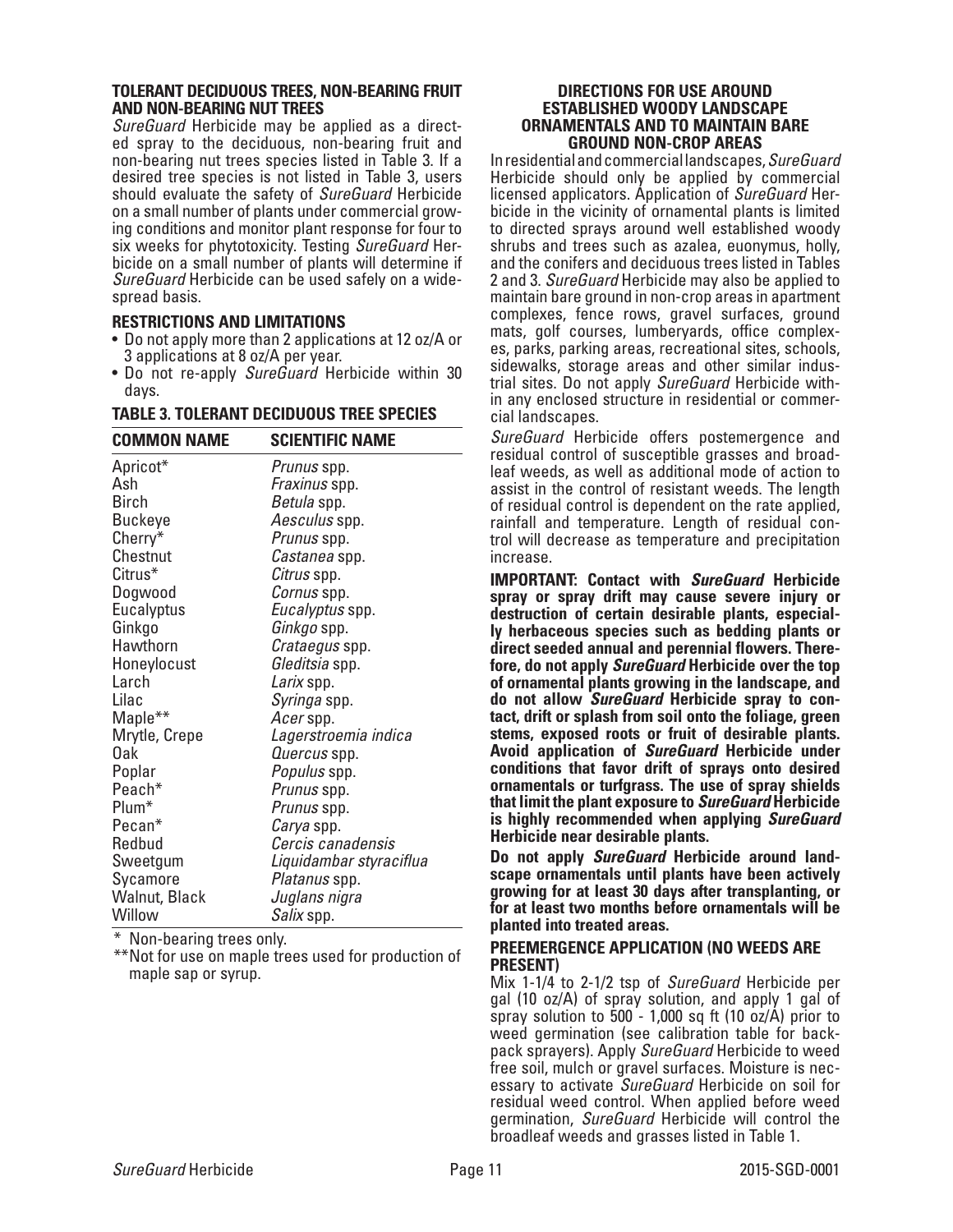Established landscape ornamentals have shown toler- ance to *SureGuard* Herbicide **only** when applied to the soil at the base of the plant. For maximum plant safety when using around desirable ornamentals, direct appli- cations of *SureGuard* Herbicide to the soil, and leave a sufficient untreated buffer to ensure spray solution does not contact desired plants. Do not harvest fruit or nuts from treated trees within one year of application.

#### **POSTEMERGENCE APPLICATION (WEEDS ARE PRESENT)**

Mix 1-1/4 to 2-1/2 tsp of *SureGuard* Herbicide per gal (10 oz/A) and apply 1 gal of spray solution to 500 - 1,000 sq ft to actively growing weeds (see calibration chart for backpack sprayers). Tank mixing *Sure-Guard* Herbicide with glyphosate will increase the spectrum of postemergent weed control over *Sure-Guard* Herbicide alone, provide faster postemergence weed control than glyphosate alone, and provide pre and postemergence control of the broadleaf weeds and grasses listed in Table 1.

Established landscape ornamentals have shown tolerance to applications of *SureGuard* Herbicide plus glyphosate **only** when applied to the soil at the base of the plant, and sprays do not directly contact or drift onto desirable plants. For maximum plant safety when using around desirable ornamentals, direct applications of *SureGuard* Herbicide plus glyphosate towards the soil, and leave a sufficient non-treated buffer to ensure spray solution does not contact desired plants.

Thorough spray coverage of weeds is necessary to maximize weed control. Spray coverage should be uniform, but do not spray to the point of runoff.

Do not harvest fruit or nuts from treated trees within one year of application.

**IMPORTANT:** Completely read and follow the glypho- sate label. When tank mixing *SureGuard* Herbicide with other products, always follow the most restric- tive use conditions on either label.

# **RESTRICTIONS AND LIMITATIONS**

• Do not apply more than 2 applications per year.

#### **DIRECTIONS FOR USE TO MAINTAIN BARE GROUND NON-CROP AREAS IN AND AROUND ORNAMENTAL NURSERIES**

*SureGuard* Herbicide, when used as directed, can be used for non-selective vegetation control to maintain bare ground non-crop areas that must be kept weed-

- free. Apply *SureGuard* Herbicide only to: Bare ground areas around buildings and other structures. Do not apply within any structure.
- Bare ground along fence rows.
- Gravel surfaces and driveways.
- Ground matting and gravel pads prior to the addition of containerized plants (conifers, deciduous trees and ornamentals).

**IMPORTANT:** Follow all applicable directions as out-<br>lined above under General Information. See Table 1 for a list of grasses and broadleaf weeds controlled by *SureGuard* Herbicide.

*SureGuard* Herbicide offers residual and postemergence control of susceptible grasses and broadleaf weeds as well as additional mode of action to assist in the control of resistant weeds. The length of residual control is dependent on the rate applied as well as on rainfall and temperature conditions. Length of residual control will decrease as temperature and precipitation increase.

# **PREEMERGENCE APPLICATION**

Apply 8 to 12 oz (0.25 to 0.38 lb ai/A) of *SureGuard* Herbicide per broadcast acre as a preemergence application. Preemergence (to weed emergence) applications of *SureGuard* Herbicide should be made to weed free surfaces. Moisture is necessary to activate *SureGuard* Herbicide for residual weed control. Dry weather following application of *SureGuard* Herbicide may reduce effectiveness. However, when adequate moisture is received after dry conditions, *SureGuard* Herbicide will control susceptible germinating weeds.

## **POSTEMERGENCE APPLICATION**

Apply 8 to 12 oz (0.25 to 0.38 lb ai/A) of *SureGuard* Herbicide per broadcast acre plus a surfactant (0.25% v/v non-ionic surfactant or 1 qt/A crop oil concentrate). The addition of a surfactant enhances *SureGuard* Herbicide activity on emerged weeds. Thorough spray coverage is necessary to maximize the postemergence activity of *SureGuard* Herbicide. Emerged weeds are controlled postemergence with *SureGuard* Herbicide, however, translocation of *SureGuard* Herbicide within a weed is limited, and control is affected by spray coverage and by the addition of a surfactant. The most effective postemergence weed control with *SureGuard* Herbicide occurs when applied in combination with a surfactant to weeds less than 2 inches in height.

#### **RESTRICTIONS AND LIMITATIONS**

- Do not apply more than 2 applications at 12 oz/A or 3 applications at 8 oz/A per year.
- Do not re-apply *SureGuard* Herbicide within 30 days.

#### **DIRECTIONS FOR USE ON DORMANT WARM-SEASON TURFGRASS GROWN ON RESIDENTIAL SITES, GOLF COURSES, SOD PRODUCTION AND SIMILAR AREAS**

*SureGuard* Herbicide may be applied as a single or split application to well established dormant turfgrass listed in Table 4. *SureGuard* Herbicide will provide Preemergence and early postemergence control of annual bluegrass, chickweed, henbit and other winter annual weeds found in Table 1. *Sure-Guard* Herbicide will provide preemergence control of crabgrass, goosegrass and other summer annual weeds found in Table 1. *SureGuard* Herbicide may be applied to dormant turfgrass in such areas as apartment complexes, golf courses, sod farms, roadsides, sports fields, campgrounds, office complexes, parks, parking areas, recreational sites, schools and other similar sites. Bermudagrass exhibits tolerance to *SureGuard* Herbicide only when applied to com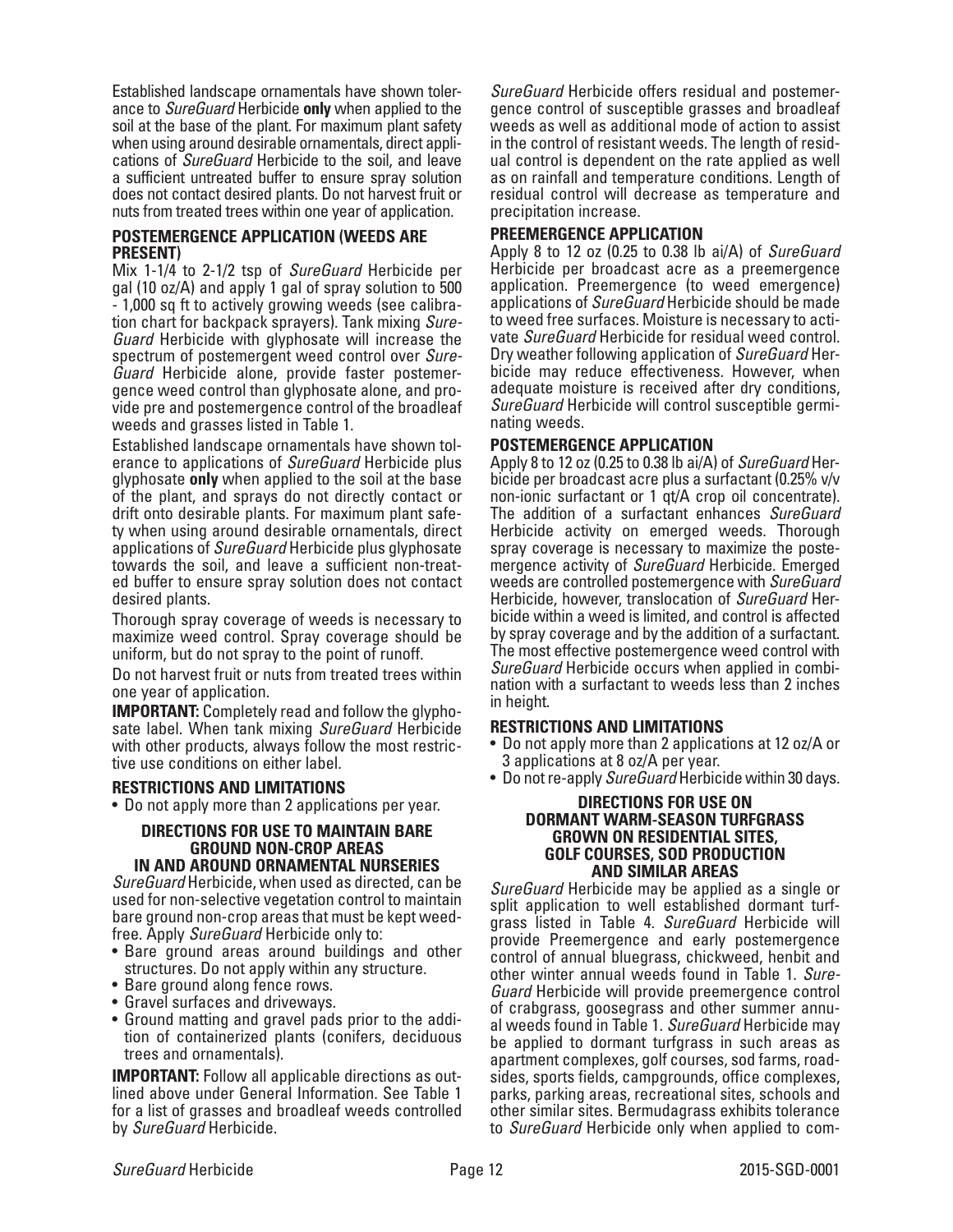pletely dormant turf in the late fall and before active growth resumes in the late winter/early spring. Appli- cation of *SureGuard* Herbicide to actively growing turfgrass (warm season and cool season) or during green-up may cause unacceptable injury.

#### **BROADCAST APPLICATIONS**

Apply 8 to 12 oz of *SureGuard* Herbicide per broadcast acre as a preemergence (to weed emergence) application. If weeds are present at the time of application apply *SureGuard* Herbicide plus an adjuvant (0.25% v/v non-ionic surfactant). Make postemergence (to weed emergence) applications of *Sure-Guard* Herbicide when weeds are actively growing and no larger than 2 inches in height. Thorough spray coverage is necessary to maximize the postemergence activity of *SureGuard* Herbicide. When applied after weed germination, *SureGuard* Herbicide will provide preemergence and postemergence control of broadleaf weeds and grasses listed in Table 1. Postemergence control of *SureGuard* Herbicide may be more effective on certain weed species, and may not control mature, stressed or hardened off weeds that are not actively growing at the time of application.

SureGuard Herbicide will provide best control of annual bluegrass when applied in the late fall while plants are small. Control may be less effective when applied in the winter under cold conditions when weeds are not actively growing. A second application of *SureGuard* Herbicide may be required to provide adequate season-long annual bluegrass control. *SureGuard* Herbicide will provide best control of crabgrass, goosegrass and other summer annu- al weeds when applied in the late winter before turf- grass resumes active growth.

# **SPOT TREATMENTS**

Mix 2-1/2 tsp per gal of *SureGuard* Herbicide and 2 tsp (1/3 fl oz) of non-ionic surfactant in one gal of water and apply one gal of spray solution per 1,000 sq ft. Occasionally shake the spray solution while spraying to ensure the spray solution remains well mixed. Spray the target weeds until the leaves are wet.

#### **TANK MIXING WITH OTHER TURFGRASS HERBICIDES**

*SureGuard* Herbicide will suppress, but will not effectively control established winter perennial weeds such as dandelion and clover. *SureGuard* Herbicide may be tank mixed with metsulfuron to control winter perennial weeds.

**IMPORTANT:** If applied in the spring after turfgrass resumes active growth, *SureGuard* Herbicide will cause temporary discoloration of turf and delay greenup. Read and follow the label of any herbicides mixed with *SureGuard* Herbicide. When tank mixing *SureGuard* Herbicide with other herbicides, always follow the most restrictive limitations and precautions on the label of any tank mix partner.

# **USE PRECAUTIONS**

• Use Around Bentgrass and Poa Greens: *SureGuard* ment on level terrain, but can potentially move down slope after excessive rainfall and affect sensitive turf species such as bentgrass and *Poa trivialis*. When applied upslope from bentgrass greens or bermudagrass greens overseeded with *Poa trivialis*, allow an adequate buffer zone between greens and the treated area. If uncertain about the size of the buffer, 15 feet is suggested. Risk of movement is decreased when *SureGuard* Herbicide is applied to soil at less than field capacity. Avoid application when heavy rain is imminent or when the soil is saturated.

# **RESTRICTIONS AND LIMITATIONS**

- Do not apply to golf course putting greens.
- Do not apply to warm season turfgrass that has been overseeded with cool season turfgrass (eg., perennial rye, *Poa trivialis*).
- Do not irrigate within 1 hour before or after application.
- Do not apply if rain is expected within 1 hour after application.
- Do not mow turfgrass within 12 hours after application.
- Do not apply within 30 days prior to cutting or lifting sod.
- Do not apply more than 2 applications at 12 oz/A or 3 applications at 8 oz/A per year.
- Do not re-apply *SureGuard* Herbicide within 30 days.
- Do not apply in fall before turfgrass has ceased active growth or in late winter/ early spring after turfgrass has resumed active growth.
- Allow 8 weeks between application and seeding or sodding of turfgrass.

# **TABLE 4. TOLERANT TURFGRASS SPECIES**

| <b>COMMON NAME</b> | <b>SCIENTIFIC NAME</b> |
|--------------------|------------------------|
| Bermudagrass       | <i>Cynodon</i> spp.    |